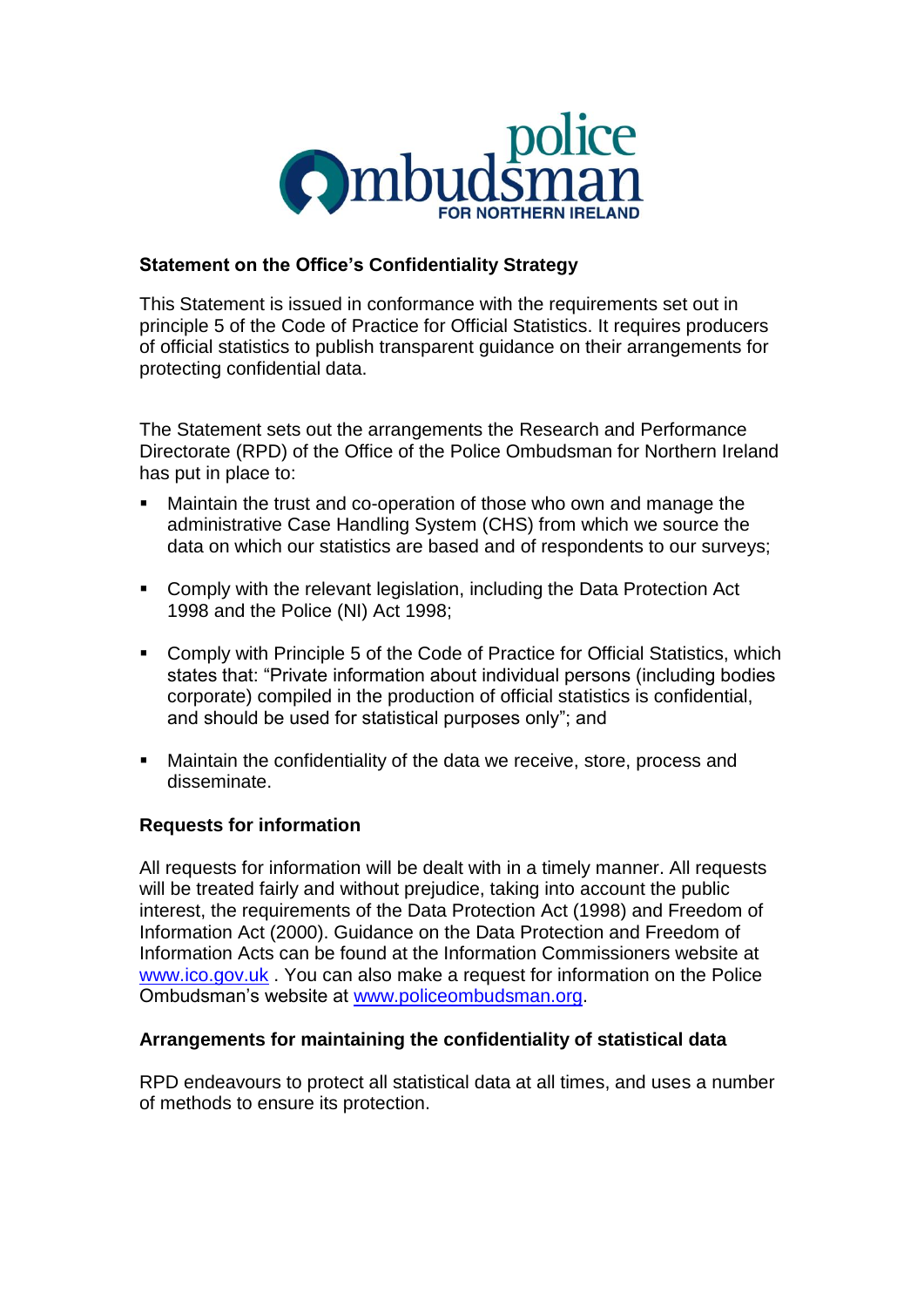# **Physical security**

All staff working in the organisation, and all visitors to the Office, require a security pass to access the premises. There is no public access to any part of the building where confidential statistical data may be held. Only RPD and IT support staff have access to survey data collected and to databases derived from the CHS. All paper-based survey forms are stored securely in confidential cabinets with access restricted to only those personnel who are involved in the survey production process.

# **Technical security**

Databases are held on a network drive only accessible to RPD. Personal or sensitive data are not removed from the network without the approval of the Departmental Security Officer (DSO). Electronic safeguards, such as access controls and password protected systems, are in place. No confidential statistical data are held on laptops or any other portable devices or kept on unprotected portable storage media. All transmission of data is conducted within the government information network, secure links or on encrypted email.

# **Organisational security**

Data managers within the Office oversee and manage systems to protect and maintain data held by us, with the support of Information Technology professionals. The oversight roles and responsibilities the Office has in place to deliver an effective governance regime are outlined in the Office's robust security policies and include the responsibilities of all staff in the Office. Ultimate responsibility for the maintenance and delivery of this policy lies with the Director of Corporate Services, who also serves as the Office's DSO. The DSO is responsible for the accreditation of all information systems that operate in the Office and is supported by the Information Technology Security Officer (ITSO).

The Office has established an Information Risk Policy in line with the NIO Information Risk Policy and in accordance with MR32 of SPF and the Cabinet Office Guidance on data handling procedures. The Office seeks to accredit its systems in compliance with the current HMG InfoSec Standard No.2 and the Information Assurance – Accreditation Process Guidance. The Office will be guided in the accreditation process by NIO ISS.

Risk ownership resides at the very top of the Office with the Chief Executive as the Senior Information Risk Owner (SIRO) on behalf of the Police Ombudsman owning the information risk. Directors are designated as Information Asset Owners (IAO's) who will own and take responsibility for all information risks within their business area. The IAO must update quarterly the risk register including information risk. In terms of handling shared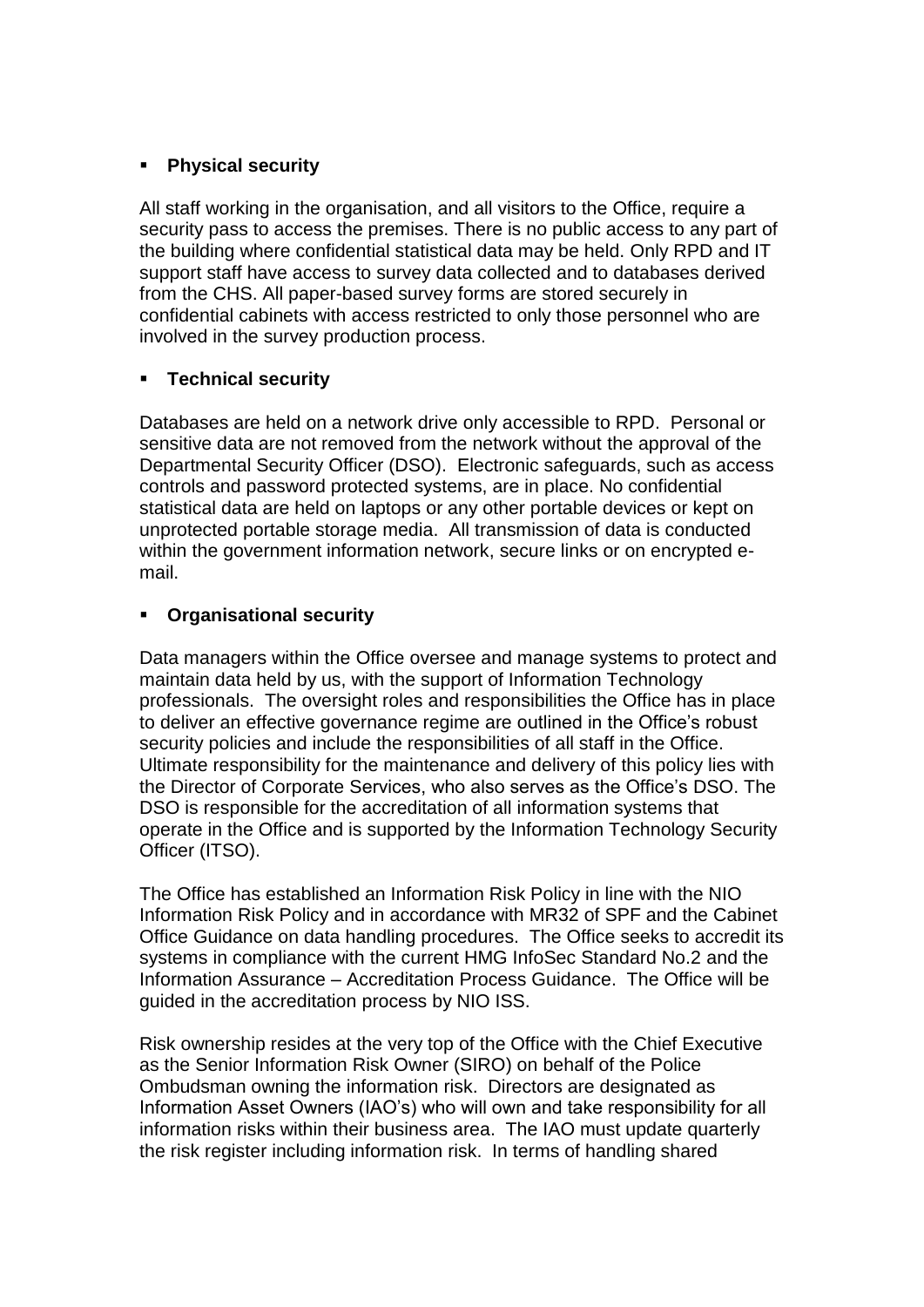information, the Office has Data Sharing Agreements, which endeavour to ensure that:

- 'Access to information shall be limited to those with a 'Need to Know'. Shared information shall be handled and stored with care, and used under conditions that make accidental or opportunist compromise unlikely and which deter deliberate compromise.
- The Office must be satisfied that the organisations with which it shares data have implemented appropriate information policies derived from a risk assessment methodology in line with the ISO27000 Standards.
- Individuals that require access to shared information must have the appropriate level of security clearance to access the information.'

All staff in the Office received mandatory data security training in 2010, alongside the internal audit and update of all related policies, serving as a timely reminder of the importance of the protection of information.

# **Disclosure Security**

RPD is aware of three types of disclosure risk in relation to the data held about individual persons, or the statistics derived from the data:

- **If a 2** Identity: If a person or persons can be identified (by either the persons themselves or someone else) then there is an identity disclosure risk.
- Attribute: If confidential information about a person or group of persons is revealed and can be attributed to the person, or each person in the group, then there is an attribute disclosure risk.
- Residual: If outputs from the same source, or different sources/databases, can be combined to reveal information about a person or group of persons, then there is a residual disclosure risk.

For each of our statistical and data releases, we will assess the risk of disclosure based on the following:

- **Level of aggregation of the data;**
- Number of tables produced from each dataset;
- **Likelihood of an identification attempt;**
- Size of the population; and
- Whether consequences of disclosure are outweighed through serving the public good.

As a rule of thumb, the Office will not release sensitive personal information relating to fewer than 3 individuals where that information may lead to identification of those individuals. In such cases an \* will be inserted in the relevant cell in the table with a note to indicate that this relates to fewer than 3 cases. However, the Office recognises that on occasion it may be in the public interest to publish data on certain topics pertaining to fewer than 3 individuals